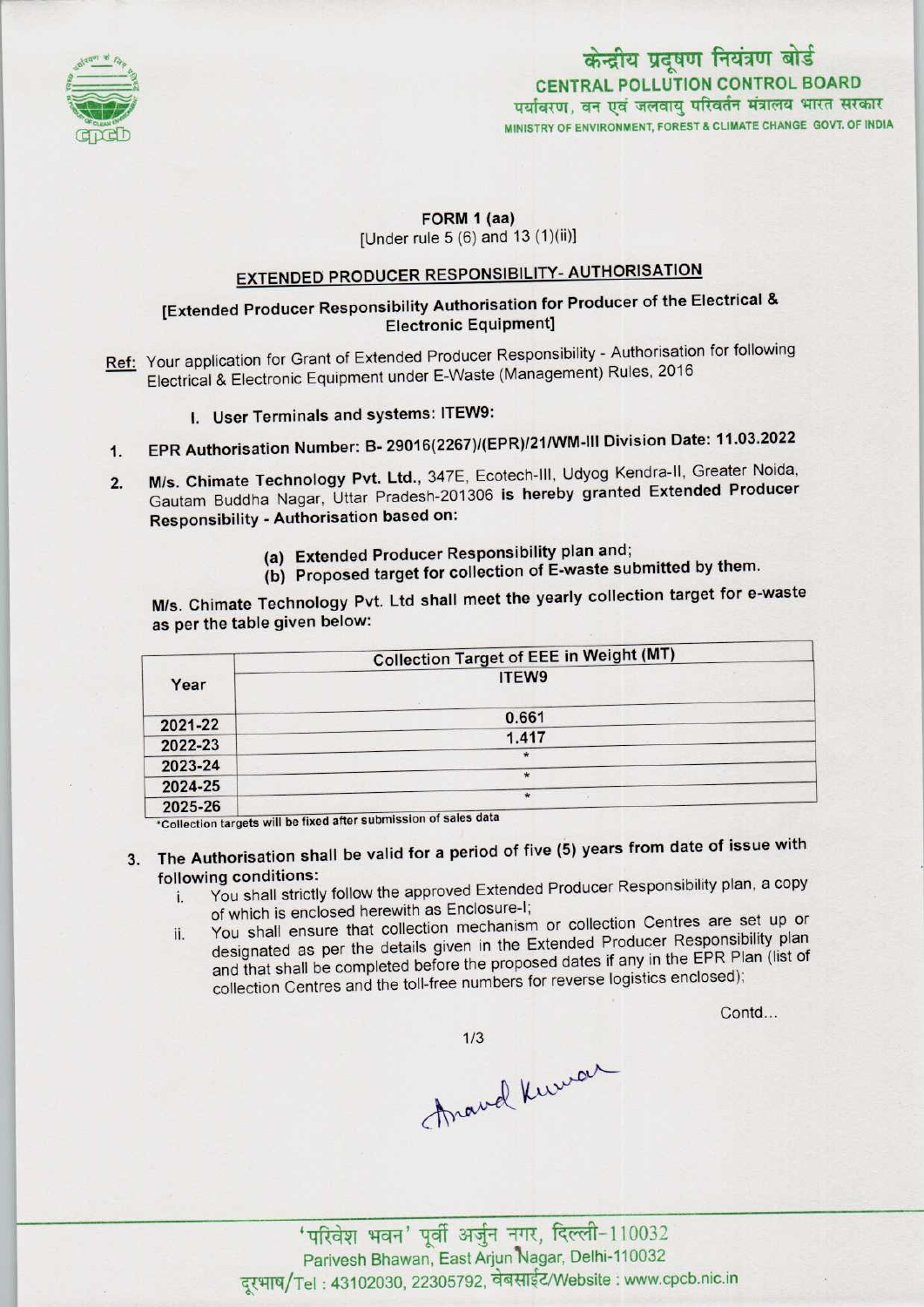

From pre page...

- iii. You shall ensure that all the collected e-waste is channelized to your Fou shall ensure that all the collected e-waste is channelized to your<br>dismantler/recycler M/s Global Waste Solution- Unit-li Kila No dismantler/recycler M/s Global Waste Solution- Unit-li Kila No -<br>45//19/1/1/3,19/1/1/4,20/2/1,20/2/2, Dhaturi, Sonipat, Haryana -131039 and record shall be maintained at dismantler/recycler and at your end.
- iv. You shall maintain records, in Form-2 of these Rules, of e-waste and make such records available for scrutiny by Central Pollution Control Board;
- v. You shall file annual returnsin Form-3 to the Central Pollution Control Board on or before 30th day of June following the financial year to which that returns relates.

### vi. General Terms & Conditions of the Authorisation:

- a.The authorisation shall comply with provisions ofthe Environment (Protection) Act, 1986 and the E-waste (Management) Rules, 2016 made there under;
- b.The authorisation or its renewal shall be produced for inspection at the request of an officer authorised by the Central Pollution Control Board;
- c.Any change in the approved Extended Producer Responsibility plan should be informed to Central Pollution Control Board within 15 days on which decision shall be communicated by Central Pollution Control Board within sixty days;
- d. It is the duty of the authorised person to take prior permission of the Central Pollution Control Board to close down any collection centre/points or any other facility which are part of the EPR plan;
- e.An application for the renewal of authorisation shall be made aslaid down in subrule (vi) of rule of 13(1) the E- Waste (Management) Rules, 2016;
- f. The Board reserves right to cancel/amend/revoke the authorisation at any time as per the policy of the Board or Government.

### vii. Additional Conditions: -

- a) That the applicant will submit annual sales data along with annual returns;
- b) That the applicant has to ensure that the addresses of collection points provided by them in their EPR Plan are correct and traceable and the collection points/centres are functional;
- c) That the applicant will submit revised application for grant of EPR Authorisation in case of applicant adding/changing PRO or changing its EPR Plan;
- d)That the applicant has to ensure that the e-waste collected at collection centres/points or through Buy-back and DRS mentioned in the application should reach to its authorized dismantler/recycler;

**Contd** 

2/3<br>Mard Kurran